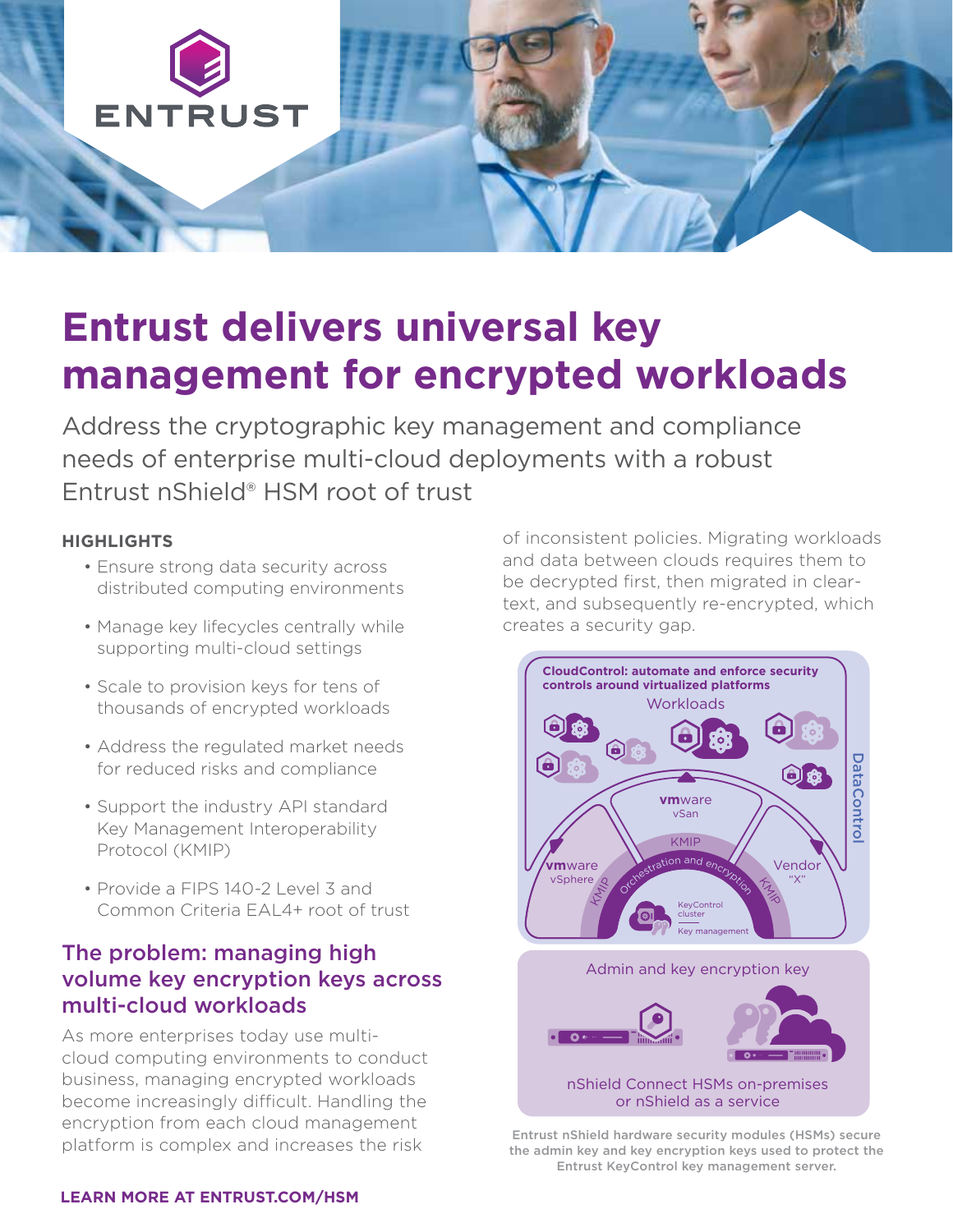## The challenge: securely managing key lifecycles centrally while supporting multi-cloud settings

Centralizing key management across multi-cloud deployments enables consistent security policy enforcement and reduced risks. However, aggregating keys in one central location requires additional security. Establishing a root of trust that protects the centralized key management platform is critical to ensure that the organization has access to encrypted workloads across a variety of on-premises and cloud environments.

## The solution: Entrust DataControl and KeyControl with nShield HSMs

Entrust DataControl secures multi-cloud workloads throughout their lifecycle. The solution reduces the complexity of protecting workloads across multiple cloud platforms and helps organizations comply with government and industry data security regulations. DataControl includes the VMware-certified Entrust KeyControl, a key management server (KMS) that manages encryption keys for virtual machines and encrypted data stores. KeyControl can scale to support thousands of encrypted workloads across multi-cloud deployments with policy-based key management. DataControl ensures policies are enforced, even when moving workloads across cloud platforms such as VMware, Microsoft Azure and Amazon AWS. Policy enforcement ensures that data within each VM is securely encrypted (AES-128/256-bit) throughout its lifecycle: from installation, upon boot, until each workload is securely decommissioned.

Entrust KeyControl integrates with nShield® Connect HSMs on-premises and nShield as a Service cloud-based HSMs to protect the admin and key encryption keys used by the KMS. The combined solution enhances security and facilitates regulatory compliance with a FIPS 140-2 Level 3 and Common Criteria EAL4+ root of trust.

#### Why use nShield HSMs with Entrust KeyControl?

Keys handled outside the cryptographic boundary of a certified HSM are significantly more vulnerable to attack, which can lead to compromise through internal and external key theft. HSMs are a proven and auditable way to secure valuable cryptographic material.

nShield Connect HSMs and nShield as a Service integrate seamlessly with KeyControl to provide comprehensive logical and physical protection of admin and key encryption keys. The combination delivers an auditable method for enforcing security policies for foundational keys. By providing a mechanism to enforce security policies and a secure tamper resistant environment, customers can:

- Secure keys within carefully designed cryptographic boundaries that use robust access control mechanisms, so keys are only used for their authorized purpose
- Ensure key availability by using sophisticated management, storage, and redundancy features to guarantee they are always accessible when needed
- Deliver superior performance to support demanding multi-cloud workload deployments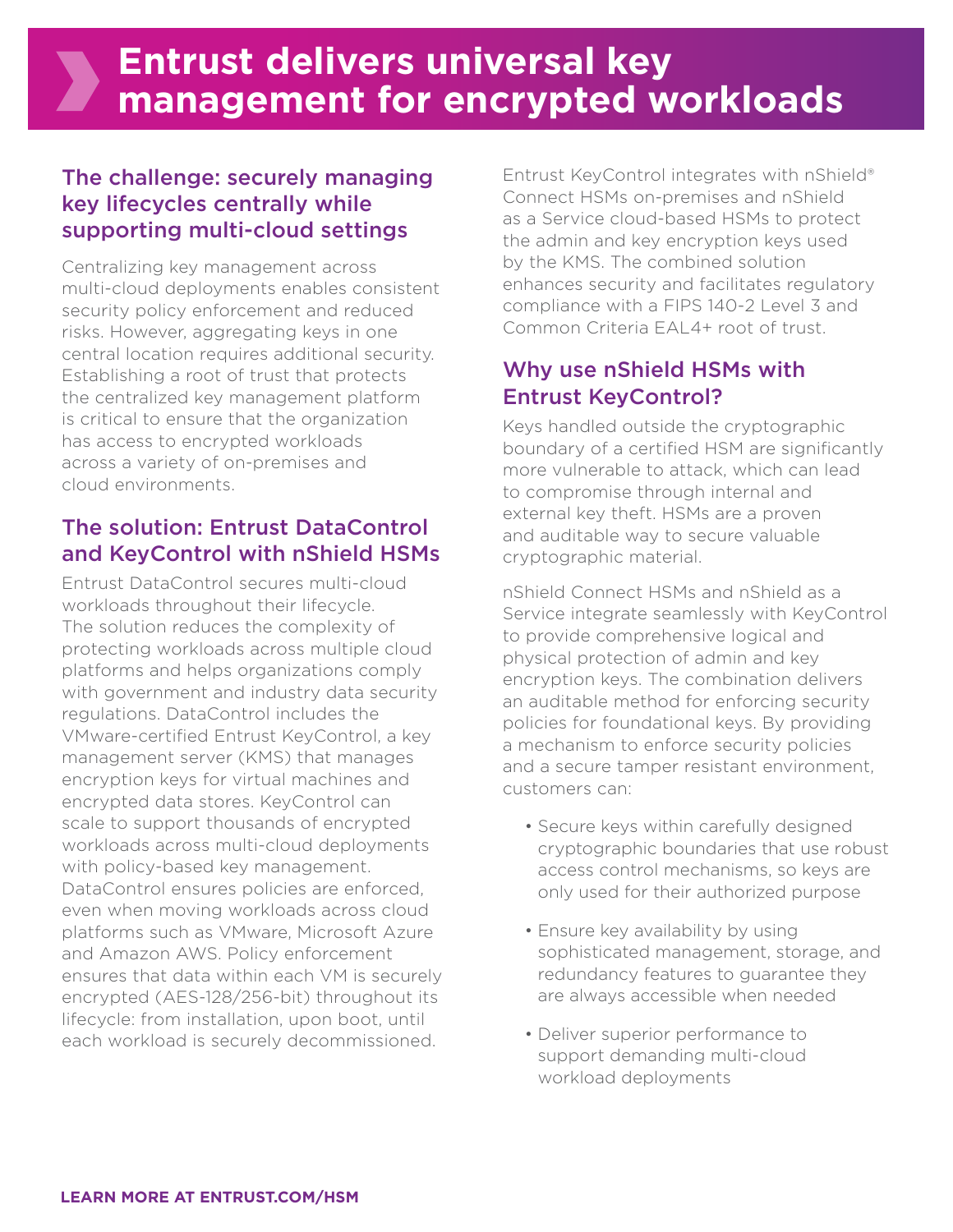## **Entrust delivers universal key management for encrypted workloads**

nShield HSMs provide a hardened, tamperresistant environment for performing secure cryptographic processing, key protection, and key management. With nShield HSMs, customers can:

- Provide a tightly controlled tamperresistant environment for safekeeping and managing cryptographic keys
- Enforce key use policies, separating security functions from administrative tasks
- Interface with applications using industrystandard APIs (PKCS#11, OpenSSL, JCE, CAPI, CNG, nCore, and nShield Web Services Crypto API)

#### Entrust CloudControl

A Cloud Security Posture Management (CSPM) solution, Entrust CloudControl focuses on helping to automate and enforce the security controls around your virtualized platforms whether private or public cloud based.

**Discover** - Identify which privileged users has access to what workloads in your environment.

**Enforce** - Control what actions can or can't be performed by privileged users in your environment.

**Monitor** - tracking and log all privileged user actions performed on workloads in your environment.

**Comply** - Automate the hardening and remediation of your hypervisor configurations.

**Report** - Analyze, remediate and report the state of your security posture to management and auditors.

#### Entrust HSMs

Entrust nShield HSMs are among the highest-performing, most secure and easy-to-integrate HSM solutions available, facilitating regulatory compliance and delivering the highest levels of data and application security for enterprise, financial and government organizations.

Our unique Security World key management architecture provides strong, granular controls over access and usage of keys.

#### Learn more

To find out more about Entrust nShield HSMs visit **[entrust.com/HSM](http://www.entrust.com/hsm)**. To learn more about Entrust's digital security solutions for identities, access, communications and data visit [entrust.com](http://www.entrust.com)